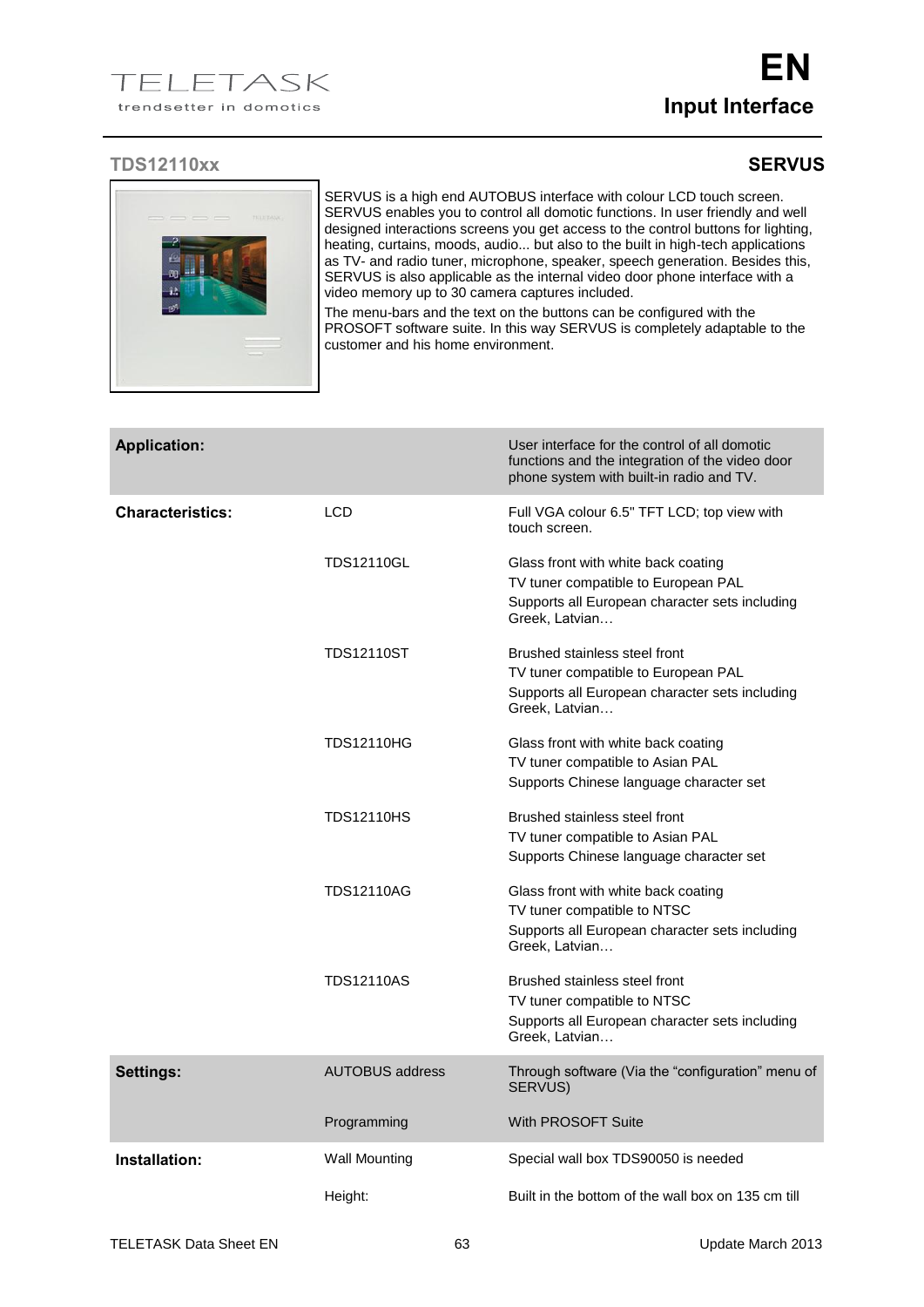|                           |                               | 145 cm from the ground level.                                                                                                                                                                                                                                                                                                                                                                                                                                                                                                                                                                                                                                                                                                  |
|---------------------------|-------------------------------|--------------------------------------------------------------------------------------------------------------------------------------------------------------------------------------------------------------------------------------------------------------------------------------------------------------------------------------------------------------------------------------------------------------------------------------------------------------------------------------------------------------------------------------------------------------------------------------------------------------------------------------------------------------------------------------------------------------------------------|
| <b>Connections:</b>       | <b>AUTOBUS</b>                | By enclosed AUTOBUS connection set; maximum<br>25m AUTOBUS length between the power supply<br>and the SERVUS.<br>!!! Always connect the shielding of the AUTOBUS<br>cable to the fast-on lip located on the SERVUS.                                                                                                                                                                                                                                                                                                                                                                                                                                                                                                            |
|                           | Analogue line                 | By means of a RJ11 connector.                                                                                                                                                                                                                                                                                                                                                                                                                                                                                                                                                                                                                                                                                                  |
|                           | Ethernet                      | By means of a RJ11 connector.                                                                                                                                                                                                                                                                                                                                                                                                                                                                                                                                                                                                                                                                                                  |
|                           | External camera<br>TV & Radio | By enclosed BNC connector; 4 pieces.<br>Important remark: The selection of your camera is<br>important to guarantee a perfect image on the<br>SERVUS unit(s). The sensitivity for dark<br>environmental conditions may be important to<br>think about. If the camera is directed to string<br>opposite light sources like the sun or other light<br>(drive way light spots), the camera should be<br>provided with an auto iris function. Otherwise your<br>image may be influenced and not usable any<br>more. Anyhow, opposite light sources should be<br>avoided as much as possible.<br>Therefore we recommend to refer to your camera<br>supplier to be sure you select the right camera.<br>by enclosed COAX connectors. |
| <b>Power Consumption:</b> |                               | Max. 1450 mA                                                                                                                                                                                                                                                                                                                                                                                                                                                                                                                                                                                                                                                                                                                   |
| <b>Dimensions:</b>        | Front                         | 268 W x 268 H x 10 D (mm)                                                                                                                                                                                                                                                                                                                                                                                                                                                                                                                                                                                                                                                                                                      |
|                           | Built-In                      | 225 W x 220 H x 60 D (mm)                                                                                                                                                                                                                                                                                                                                                                                                                                                                                                                                                                                                                                                                                                      |
| <b>Gross Weight:</b>      |                               | 3,440 kg                                                                                                                                                                                                                                                                                                                                                                                                                                                                                                                                                                                                                                                                                                                       |
| <b>Schematic Drawing:</b> |                               |                                                                                                                                                                                                                                                                                                                                                                                                                                                                                                                                                                                                                                                                                                                                |